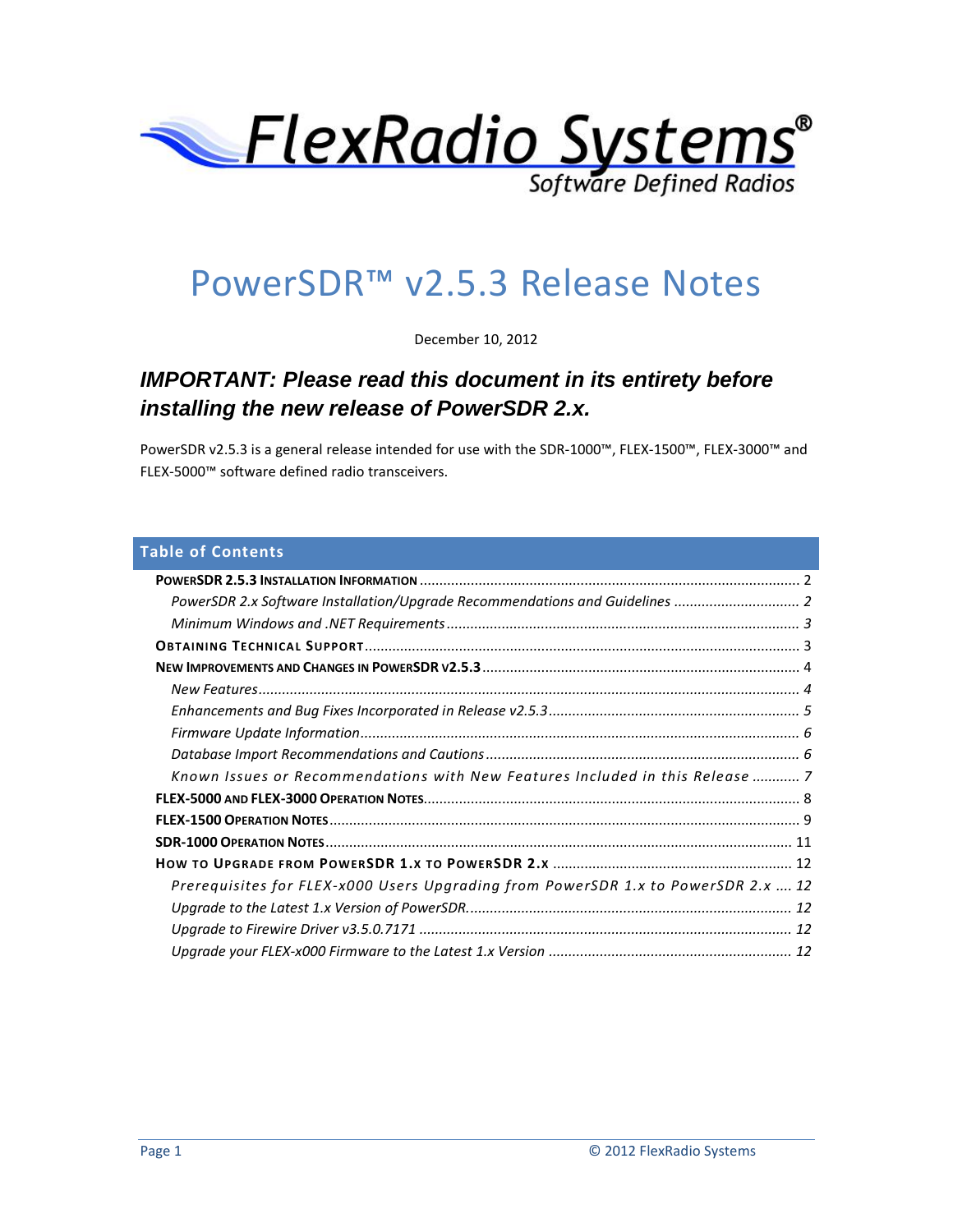#### <span id="page-1-1"></span><span id="page-1-0"></span>PowerSDR 2.x Software Installation/Upgrade Recommendations and Guidelines

Please read all of the following guidelines and follow the recommendations to ensure a trouble free upgrade of your software defined radio to PowerSDR v2.5.3.

The instructions below are applicable for users that already have *a previous version of PowerSDR v2.x* installed on their PC. **If you have the older PowerSDR v1.x installed, please see the Prerequisites for FLEX-x000 Users Upgrading from PowerSDR 1.x to PowerSDR 2.x in the section below.**

- 1. Minimum required CPU for PowerSDR v2.5.3 and greater is an Intel Pentium IV and an AMD Athlon 64 / Operon and greater. Lesser processors do not have the necessary SSE2 compatibility needed for the DSP.
- 2. The minimum version of Windows supported by PowerSDR v2.5.x and above is Windows XP Service Pack 3 (SP3). If your Windows XP PC has not been upgraded to SP3, you must do so before installing PowerSDR v2.x. See Minimum Windows and .NET Requirements below for obtaining Win XP SP3.
- 3. It is **not necessary or recommended** to uninstall any previous versions of PowerSDR 2.x before installing PowerSDR v2.5.3. In fact, it is not recommended that you uninstall previous versions of PowerSDR unless you uninstall **all** previous versions so that files and drivers installed as dependencies with previous versions are all properly removed before installing PowerSDR v2.5.3
- 4. It is **not necessary or recommended** to manually remove the Firewire driver before installing PowerSDR v2.5.3. Doing so after PowerSDR v2.5.3 is installed will make your FLEX-5000 / FLEX-3000 inoperable. Do not install any standalone versions of the Firewire driver either.
- 5. The PowerSDR v2.x installer requires administrator level rights to install the kernel mode device drivers for the various SDR radios. The Installer should automatically elevate to this level of rights when run regardless of the current user rights, but if you are in doubt that your login has full administrator rights or you are getting errors indicating files cannot be found, you need to right click on the PowerSDR v2.x Integrated Installer icon and select the "Run As…" option and run the Installer with the administrator account, and not your login account ID.
- 6. The PowerSDR v2.x Installer no longer prompts the user for radio options. All drivers are now preloaded to eliminate the need to re-install a version of PowerSDR in order to load a device driver.
- 7. Firmware updates, if needed, are applied automatically when running the new version of PowerSDR for the first time. Do **not** stop the firmware installation until it has fully completed or your radio may not operate properly thereafter.
- 8. See additional operation notes regarding your specific model radio later in this document.
- 9. If you are installing a FlexControl with PowerSDR v2.5.3 **for the first time**, please read the *FlexControl Installation Errata Sheet* shipped with the FlexControl regarding use with Virtual Serial Port software prior to installation. You may need to remove any existing virtual com port pairs you have defined before installing PowerSDR and the FlexControl drivers. This is not necessary if you have an existing operational FlexControl connected to your PC.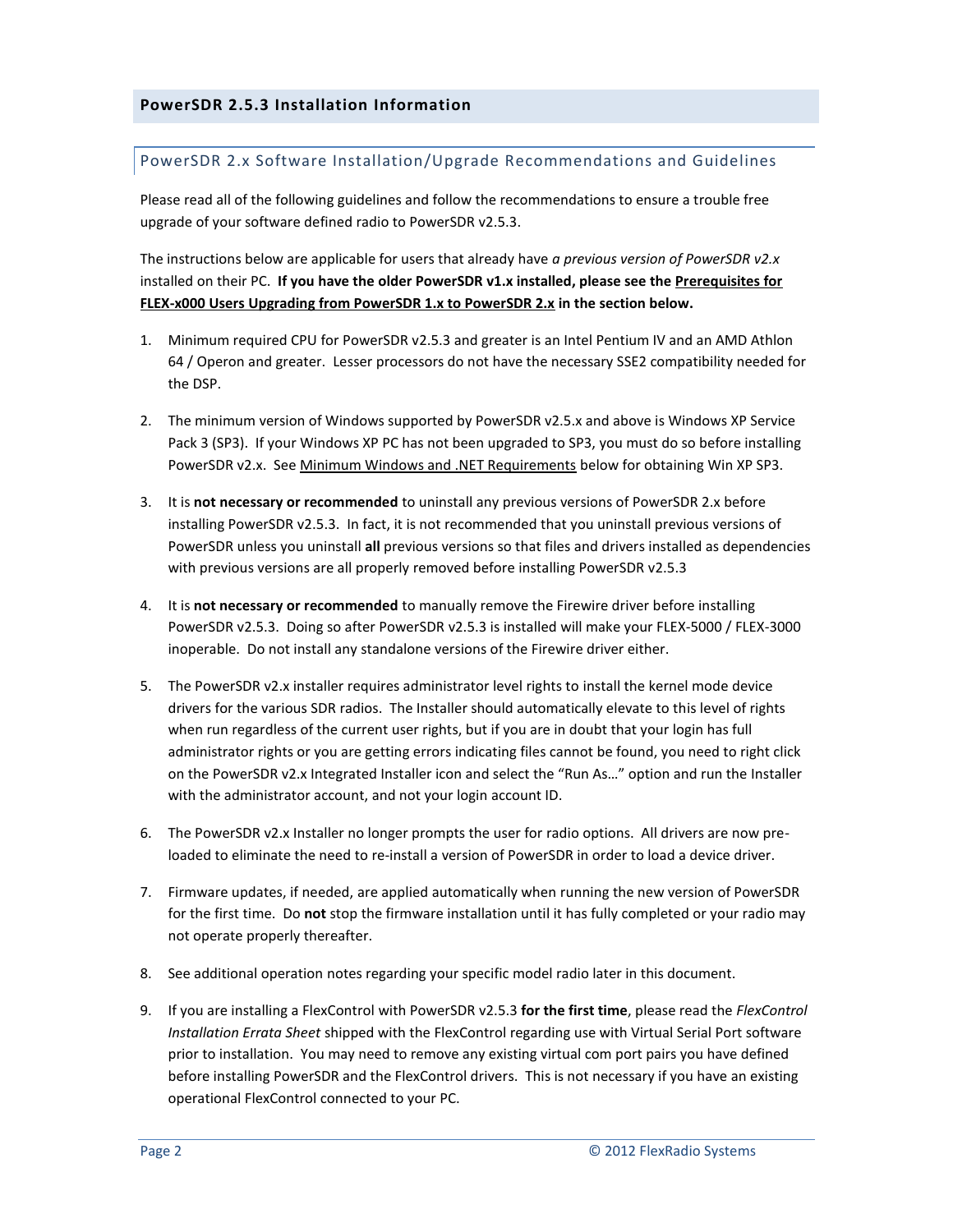# <span id="page-2-0"></span>Minimum Windows and .NET Requirements

PowerSDR 2.x is a Windows 32-bit .NET application designed to operate on Windows XP SP3, Vista, Windows 7 and Windows 8. The .NET 3.5 SP1 Framework is required.

As of July 13, 2010 , Windows XP SP2 (service pack 2) is no longer supported or actively updated by Microsoft, therefore if your PC is running Windows XP SP2, you must install Service Pack 3 (SP3) before installing PowerSDR v2.5.3. The PowerSDR 2.x Integrated Installer will check for this dependency and inform you if your PC does not meet the minimum XP Service Pack requirements.

For more information regarding upgrading your PC to Windows XP SP3, refer to Learn how to install [Windows XP Service Pack 3 \(SP3\)](http://windows.microsoft.com/en-US/windows/help/learn-how-to-install-windows-xp-service-pack-3-sp3) [\(http://windows.microsoft.com/en-US/windows/help/learn-how-to](http://windows.microsoft.com/en-US/windows/help/learn-how-to-install-windows-xp-service-pack-3-sp3)[install-windows-xp-service-pack-3-sp3\)](http://windows.microsoft.com/en-US/windows/help/learn-how-to-install-windows-xp-service-pack-3-sp3) on the Microsoft web site.

If you need to install the .NET 3.5 SP1 Framework, the PowerSDR 2.x Integrated Installer will try and download the necessary software from the Internet or the installation CD. Alternately, you can download it directly from Microsoft using this web link before running the PowerSDR Integrated Installer: <http://www.microsoft.com/en-us/download/details.aspx?id=25150>

# <span id="page-2-1"></span>**Obtaining Technical Support**

If you encounter any issues installing or operating PowerSDR v2.5.3 with FlexRadio's software defined radios, please contact FlexRadio Systems technical support by opening a HelpDesk ticket on-line at [http://helpdesk.flexradio.com](http://helpdesk.flexradio.com/) or by phone at +1 (512) 535-4713 extension #2. Please leave a voice mail message if you don't get an answer as all of our engineers are probably busy on existing calls.

**Hours of Operation**. Our Technical Support engineers are available Monday – Friday from 8:00am-5:30pm Central Time. If you call after business hours, on a holiday or weekend, please leave a detailed message and we will return your call in the order it was received during regular business hours.

You may always submit a HelpDesk support ticket at any time.

If you need assistance opening a HelpDesk ticket, please refer to the following web page for detailed instructions[. http://support.flexradio.com/](http://support.flexradio.com/)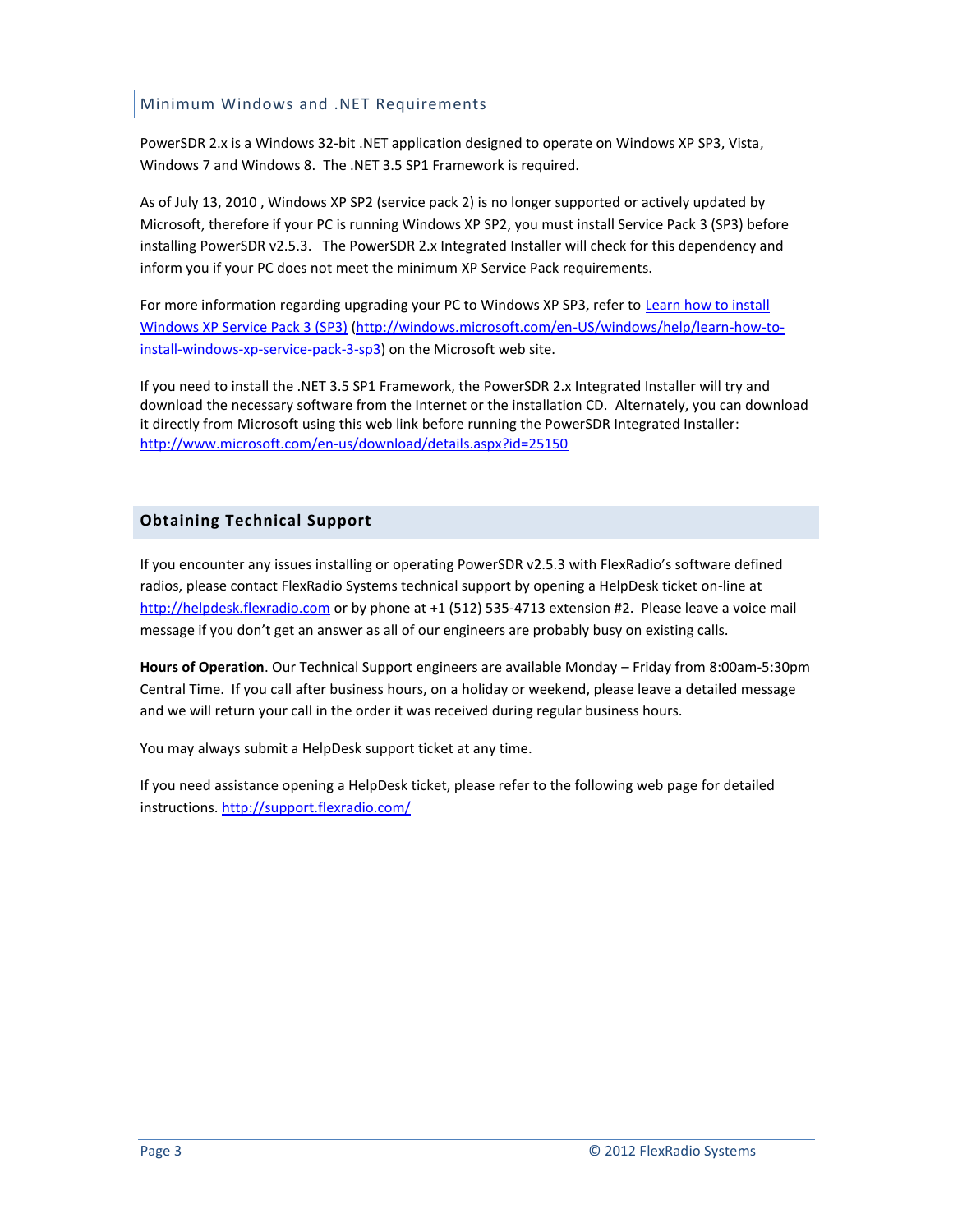#### <span id="page-3-0"></span>**New Improvements and Changes in PowerSDR v2.5.3**

*NOTE: A detailed changelog.txt file can be found in the Documentation folder under the FlexRadio Systems Windows Start menu for PowerSDR v2.5.3*

#### <span id="page-3-1"></span>New Features

- 1. **New FlexControl Basic and Advanced Operation Modes.** A new basic operation mode for FlexControl operation has been added for users that desire a single action assigned to each AUX button and the knob on the FlexControl knob, so that a single click of an AUX button modifies the assigned radio control that the knob changes. If XIT or RIT is assigned to an AUX button, double clicking that AUX button will reset XIT or RIT back to a zero (0) Hz offset. In Basic mode, the LED indicators above the AUX buttons will illuminate if that specific control is selected. If no LEDs are illuminated then the action assigned to the knob is active. The FlexControl Basic mode is now the default mode.
- 2. **Waterfall Low/High Levels by Band.** When you set the waterfall low/high levels in the Setup form, those levels are saved in the database for the active band and recalled when you select that band again. The waterfall low/high level settings are saved for 160-6m, WWV, Gen and all transverter bands. For users with a FLEX-5000 + RX2, since the RX1 and RX2 waterfall displays are not independent, the RX2 band's waterfall settings are inherited from the settings saved for RX1 and are set based on the current RX1 band.
- 3. **Windows 8 Compatibility.** Necessary changes have been made to ensure that the PowerSDR Integrated Installer properly installs PowerSDR v2.x on Windows 8.
- 4. **Audio File Name Enhancement.** Whenever you create a pre-processed or IQ audio file using the Wave form, the designation "IQ" is now included in the file name.
- 5. **New Keyboard Commands.** A new keyboard command has been added to control the Drive setting (ALT+ "+" to increment / ALT + "-" to decrement). Note you must use the "+" and "-" keys located in the keyboard number pad to activate this control.
- 6. **Disable Split on Mode Change.** A new user selectable Setup option has been added to disable Split if you change modes. The default setting is unselected (unchecked).
- 7. **Disable NR, ANF and Noise Blankers for Digital Modes.** When selecting DIGU or DIGL, if NR, ANF, NB or NB2 are enabled, they will be turned off to prevent adverse interaction with ASFK digital mode programs.
- 8. **Default AGCT Settings Refactored by Band for Better SNR.** The default AGC-T settings by band have been refactored (changed) to provide a better AGC performance (improved SNR) due to natural noise floor characteristics of the different bands.
- 9. **New FHM-1 TX Profiles**. Two new default transmit profiles have been added specifically created for the new FlexRadio FHM-1 hand microphone. The FHM-1 profile is intended for use with FHM-1 microphone's tone setting in position 1 (default) which delivers a full range audio frequency response, whereas the FHM-1 DX profile is intended for use with the FHM-1 microphone's tone setting in position 2 producing communication quality audio for DX and contesting.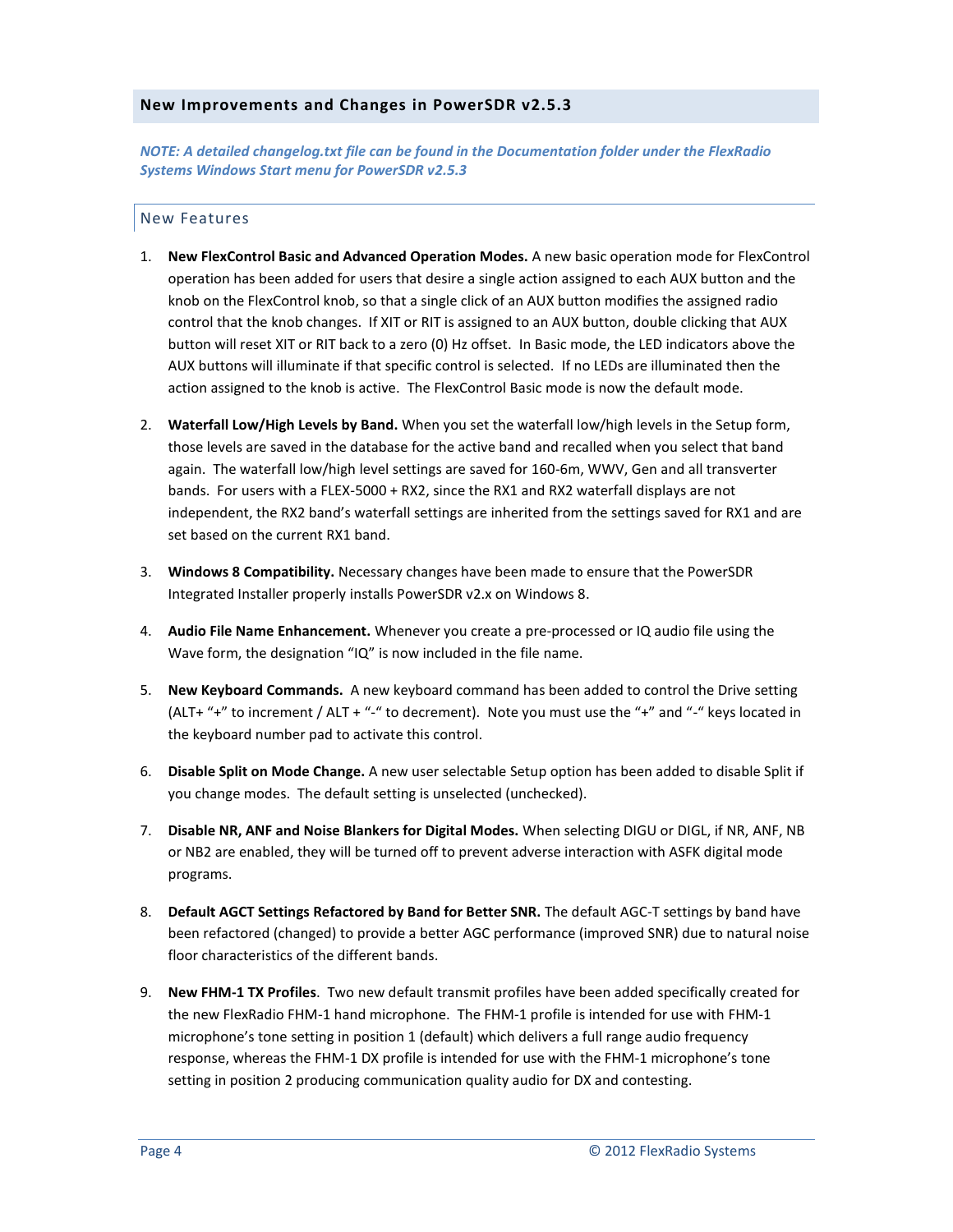#### <span id="page-4-0"></span>Enhancements and Bug Fixes Incorporated in Release v2.5.3

DE759: 1500: Fixed defect where RF frequency would not changed when changing VFO during TX DE762: AGC: AGC-T value not set properly when AGC setting changed to Fixed. Default now 75 DE745: Bandplan: Fixed defects on 60m band text and band stack for Norway 60m operation DE749: CAT: Fixed a UHE when using the ZZSA / ZZSB / ZZSG / ZZSH commands DE750: CAT: Fixed Preamp setting Pre2 not supported through CAT Interface for the FLEX-3000 DE755: CAT: Fixed a bug where the ZZBA and ZZBB commands were not working properly DE707: CAT: Fixed ZZPC to prevent drive setting change if tuning US1279: CAT: Added PR command to prevent a race condition with HRD US448: Console: Default AGC-T settings by band are refactored for better SNR US517: Console: Selecting DIGU or DIGL turns off NR, ANF and NBx that may interfere with ASFK US1250: Console: Added keyboard commands to increment and decrement the DRIVE control DE748: Console: Fixed a bug where BIN not re-enabled after using AM, SAM or FM if TX VFO-B active for RX1 US1286: DSP: Changed default NR and ANF settings for improved performance US1255: FlexControl: Added new Basic operation mode that simplifies setup and operation DE764: FlexControl: Fixed FlexControl auto detect state not being saved in the database DE761: Installer: Modified 1500 & FC driver install/uninstall batch files to run autonomously on Win8 DE758: Panadapter: Fixed frequency heading display rounding error at 1,2,4,8 MHz, etc.. US1285: Profiles: Added new FHM-1 profile for the FlexRadio hand microphone (FMH-1) US93: Setup: The waterfall high/low levels now saved by band US1276: Setup: Option added to disable Split on mode changes DE739: Setup: Fixed a bug where the default TX profile could be deleted resulting in a UHE DE746: VAC: Fixed VAC1 Auto enable on digital modes did not include DRM DE747: VAC: Audio streams reset on TX change to VFO-A for DIGx & DRM if VAC auto enable is set US1249: Wave: Added text "IQ" to wave file name to indicate the file is a pre-processed recording DE744: Wave: Fixed a bug that would corrupt WBIR and hang QR/P if MOX was disabled before the wave file finished playing

DE751: Wave: Fixed a bug where Quick Playback turns on MON for AM, FM and SAM modes

DE740: Fixed logic that would cause some TRX calibrations to fail on 60m on non-US SDRs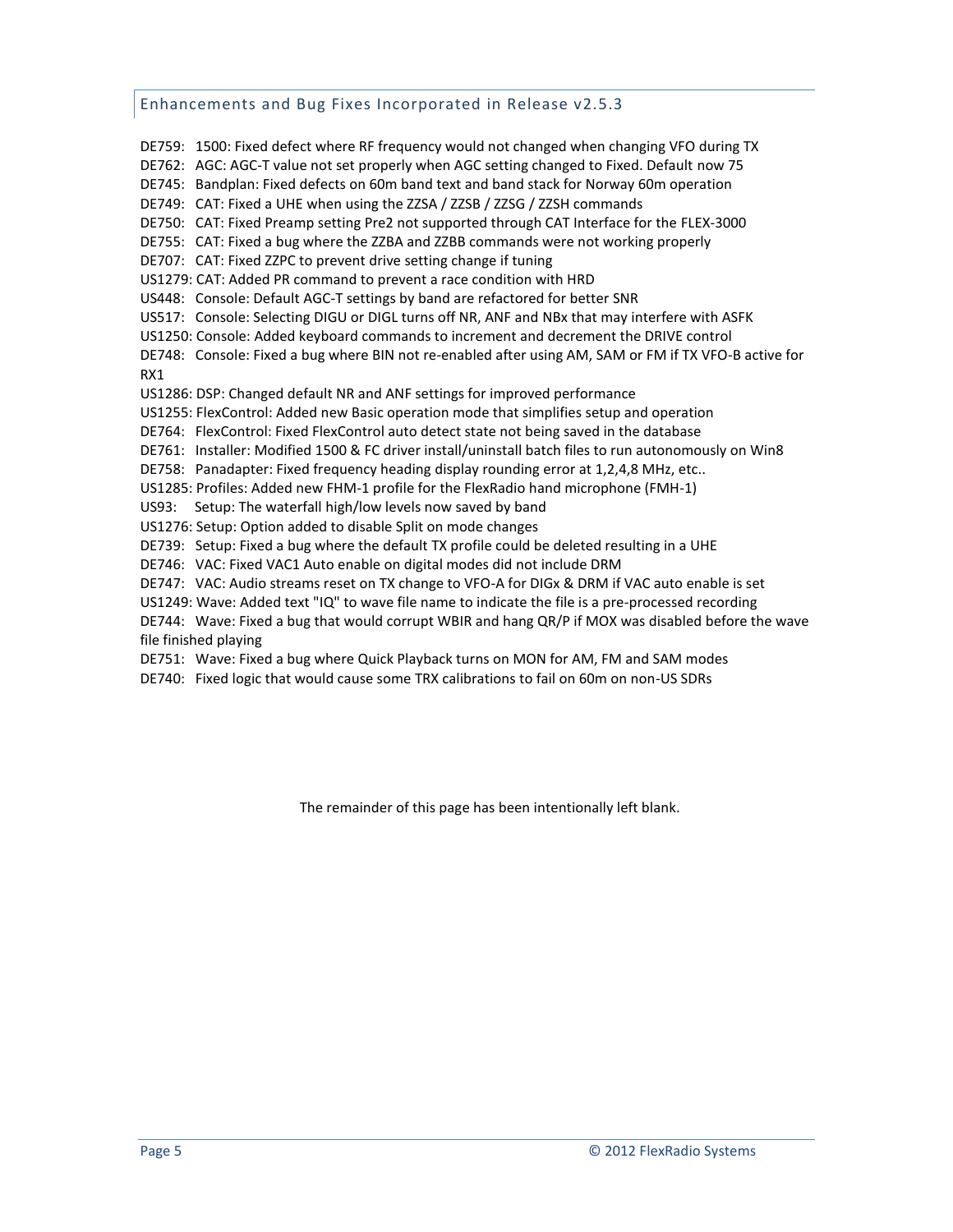# <span id="page-5-0"></span>Firmware Update Information

#### **PowerSDR v2.5.3 does not require updated firmware for the FLEX-5000, FLEX-3000 or FLEX-1500**

**OPERATIONAL NOTICE:** Starting with PowerSDR v2.4.4, a new 4.0 Firewire driver is utilized whose architecture is completely different from the previous 3.x driver family. There is also a 4.0 firmware dependency for the FLEX-5000 and FLEX-3000 which is NOT backwards compatible with previous versions of PowerSDR. Once you install PowerSDR v2.4.4 or greater you will not be able to run any versions of PowerSDR previous to PowerSDR 2.4.4 that utilized the older 3.x Firewire driver and firmware.

You can however revert back to the previous 3.0 driver. If you need to revert to a previous version of PowerSDR (less than v2.4.x), then follow the procedure #1 listed below in the FLEX-5000 and FLEX-3000 Operation Notes section of these release notes.

Beginning with PowerSDR v2.0.22, drivers and firmware specific for the model of SDR you are operating are automatically installed as part of the software installation & startup process. Do not attempt to manually install a hardware driver or firmware update unless specifically requested by FlexRadio Customer Support. Do **not** power off your radio or shut down PowerSDR if a firmware or device driver installation is being executed.

#### <span id="page-5-1"></span>Database Import Recommendations and Cautions

**Do NOT import via the Setup from a database that was created from a different radio type. This is prohibited in PowerSDR v2.3.5 and greater. Using a database created with a different radio model than the one you are using can damage your radio will void your warranty!**

There are no significant database schema changes with PowerSDR v2.5.3 so importing a database from v2.4.4 should not pose any operational issues. You will have to uncheck the "Strict DB Import Compliance" option in Setup before importing a PowerSDR v2.4.4 database.

It may be possible to import selected database settings from previous database versions using the thirdparty K9DUR SDR Data Transfer Utility. Please verify PowerSDR version compatibility before using. For more information regarding the K9DUR SDR Data Transfer Utility and its compatibility with PowerSDR v2.5.3 please refer to the following KB article: <http://kc.flexradio.com/KnowledgebaseArticle50327.aspx>

If your experience *any* anomalous behavior with your radio after importing data from a database that was created from an earlier version of PowerSDR v2.5.3, **reset your database immediately** using the Factory Defaults feature in the Setup form **and do not re-import any data** or contact FlexRadio Systems support.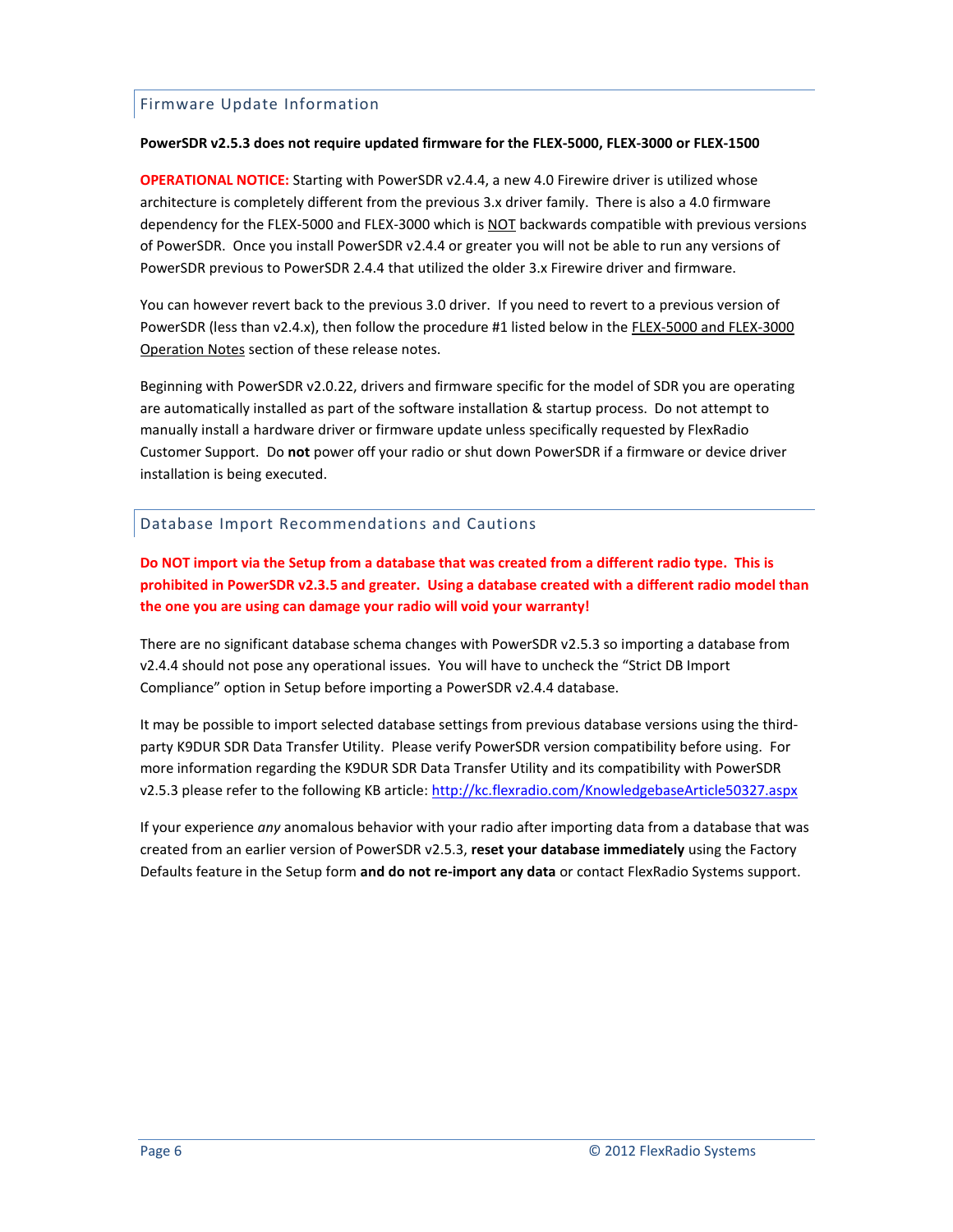#### <span id="page-6-0"></span>Known Issues or Recommendations with New Features Included in this Release

**Waterfall Low/High level Settings by Band:** The waterfall's low/high level settings per band are stored in the PowerSDR database. Importing a database from a version of PowerSDR previous to v2.5.3 will reset the waterfall's low/high levels to the default settings.

**FHM-1 TX Profiles.** FlexRadio Systems has introduced a new hand microphone, the FHM-1 for the FLEX-1500, FLEX-3000, FLEX-5000 and FLEX-6000 family of SDRs. On the back of the FHM-1 microphone there is a 2-position switch labeled Tone "1" and "2". Position 1 is the wide frequency response setting whereas position 2 is a narrower frequency response setting. The new FHM-1 TX profiles have been specifically tailored for the Tone 1 (wide frequency response) setting for best audio fidelity. Before using the FHM-1 microphone, check to make sure the TONE switch is in the "1" or left hand side position. You may choose to set the TONE switch to the "2" position for extra punch if operating conditions call for communication quality audio and more effective talk power.

**FLEX Firewire Driver 4.0.0:** The FLEX Firewire driver will be updated to version 4.0.0 with PowerSDR v2.5.3 if PowerSDR v2.4.4 or greater has not been previously installed or your FLEX-5000/FLEX-3000 had been reverted to PowerSDR v2.3.5 or earlier. There is no need to uninstall the previous Firewire driver version before installing version 4.0.0.

**Due to the significant changes in the driver architecture, once you update to PowerSDR v2.4.4 or greater with the new v4.0.0 Firewire driver,** *you will not be able to run previous versions of PowerSDR* **since the abstraction layer DLL is \*not\* backwards compatible with the previous v3.x version of the Firewire driver.**

Trying to run a version of PowerSDR less than 2.4.4 will result in errors when you start PowerSDR indicating that a firmware update is needed when the updated the firmware has already been installed by PowerSDR v2.5.3. Click **NO** to exit the initialization of PowerSDR.

#### **This caveat is only applicable to the Firewire based FLEX-5000 and FLEX-3000**

If you need to revert to a previous version of PowerSDR (less than v2.4.x), then follow the procedure #1 listed below in the FLEX-5000 and FLEX-3000 Operation Notes section of these release notes.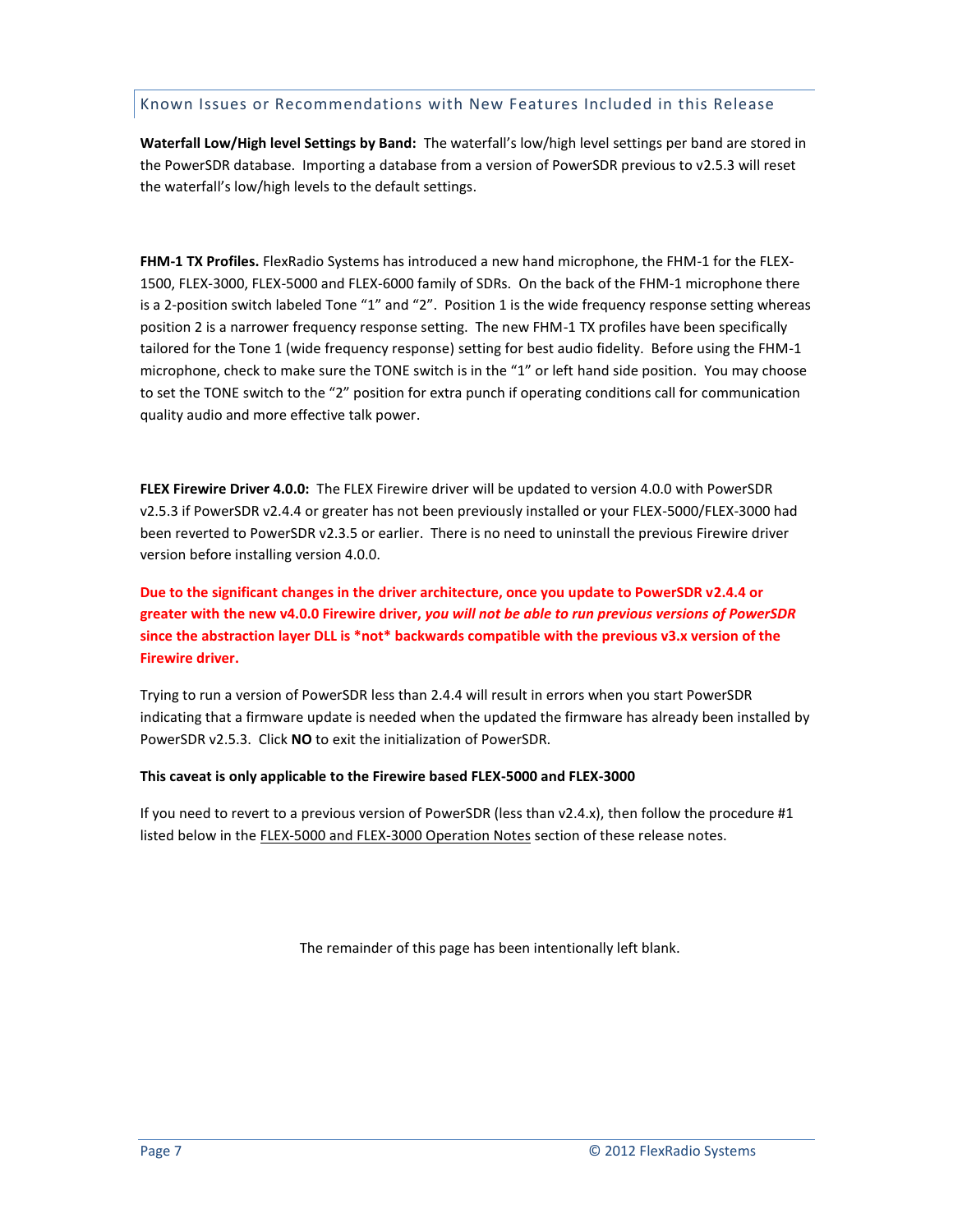# <span id="page-7-0"></span>**FLEX-5000 and FLEX-3000 Operation Notes**

- 1. If you need to revert your FLEX-5000 or FLEX-3000 back to a version of PowerSDR less than v2.4.x which uses the 3.x version of the Firewire driver, follow the procedure below:
	- A. Shut down PowerSDR and power off your software defined radio.
	- B. If the FLEX Firewire control panel is open, close it.
	- C. Un-install PowerSDR v2.4.x (or greater) using either the Control Panel method or by using the uninstall PowerSDR option in the Start Menu (FlexRadio Systems->PowerSDR v2.4.x folder)
	- D. Using the Windows Control Panel, select the Remove Program applet.
	- E. Look for any instances of the FLEX Firewire driver. They will be listed as a variant of FlexRadio 3.x.x and or 4.x.x. Remove all instances of the FlexRadio Firewire driver.
	- F. Uninstall PowerSDR v2.3.5 using the Control Panel's Remove Program applet
	- G. Reboot your PC.
	- H. Download the applicable manual Firmware Installation program for your radio. **Do not run the manual firmware installer at this time**
		- a. FLEX-5000 Firmware: v1.3.0.8 <http://support.flexradio.com/Downloads.aspx?id=287>
		- b. FLEX-3000 Firmware: v1.2.5.6 <http://support.flexradio.com/Downloads.aspx?id=289>
	- I. Download PowerSDR v2.3.5 <http://support.flexradio.com/Downloads.aspx?id=393>
	- J. Run the PowerSDR 2.3.5 Installer setup program. This will install the v3.5.5 Firewire driver. Reboot your PC when prompted.
	- K. After the PC has completely booted up, power on the FLEX-x000 and allow the Firewire driver to complete its installation. For Vista and Win7 operating systems this is performed silently without any user intervention. For XP systems, the user will have to confirm three sub-driver installations.
	- L. **DO NOT START PowerSDR v2.3.5.** Run the manual FLEX-5000 or FLEX-3000 firmware installer downloaded in Step H. Wait for the relay click after the firmware loads. (you can power cycle the radio if you are unsure that the relay clicked)
	- M. Verify that the Firewire driver is properly installed by opening the FLEX Firewire Driver Control Panel. The FLEX-x000 should be a recognized device.
	- N. Start PowerSDR v2.3.5 and proceed with the initial setup wizard. You will be prompted to do a firmware update. Click OK to do the firmware update. Also you will be prompted if your radio is a FLEX-5000, if it is, acknowledge that prompt. If your radio is a FLEX-3000, click NO until you are prompted if your radio is a FLEX-3000, then acknowledge that prompt.
	- O. After the firmware install has completed, PowerSDR will be shut down. Restart PowerSDR v2.3.5
	- P. You should see the EEPROM data transfer dialog boxes indicating your radio is working properly. PowerSDR v2.3.5 will start normally. You may have to toggle the stop/standby button to get the audio stream to initialize the first time you start it.
- 2. You can run a FLEX-x000 SDR and a FLEX-1500 on the same PC at the same time. A radio "Chooser" will appear to allow you to select which radio you would like to operate. The software now keeps track of the database files for you. Just click "USE" next to the radio you want. If USE is grayed out, then check to make sure the radio is properly powered up.

*NOTE: Currently you must start the FLEX-1500 FIRST for multiple radios to operate properly. Also, you can only have one (1) USB-based radio and one (1) Firewire based radio operating at one time.*

3. To prevent the possibility of a conflicted hardware state with the Firewire card and the FLEX-5000 or FLEX-3000 resulting in a system crash or hang, set your Windows Power Options for **High Performance** so the PC does not go to "sleep" or into hibernation mode while the SDR is connected and powered up.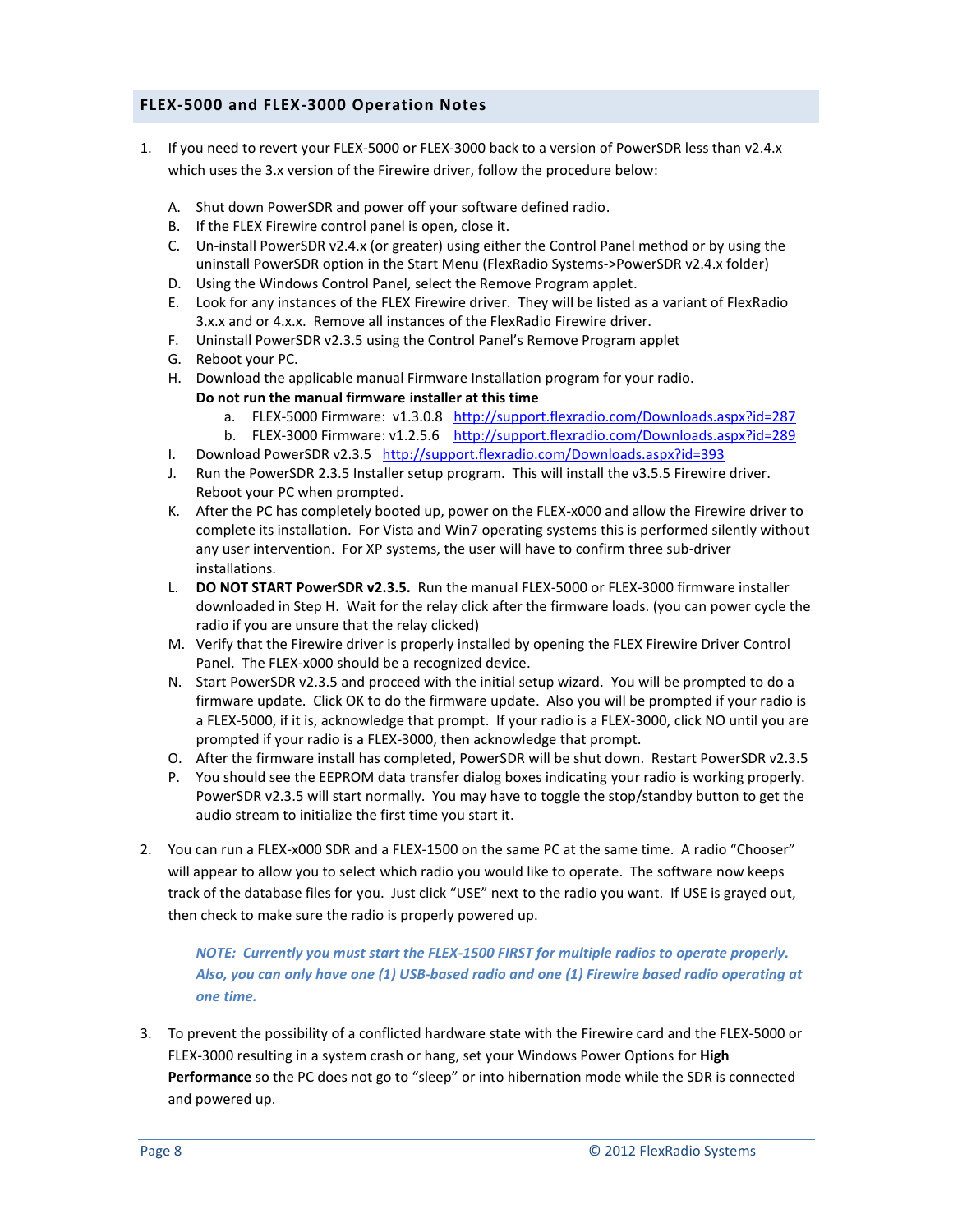#### <span id="page-8-0"></span>**FLEX-1500 Operation Notes**

- 1. Do not boot your computer with the FLEX-1500 powered up or the streaming USB drivers may not properly load. Us the following Power Up / Power Down sequence
	- a.) Power off or make sure the FLEX-1500 is powered off
	- b.) Boot the PC and allow Windows to completely initialize
	- c.) Power on the FLEX-1500 and wait several seconds for Windows to load the drivers
	- d.) Start PowerSDR
	- e.) Shut down PowerSDR and wait several seconds for the database to close.
	- f.) Power off the FLEX-1500
	- g.) Shut down Windows
- 2. Performance optimization: The FLEX-1500 utilizes a real time driver to communicate between PowerSDR and the radio via USB. There are two steps to optimize the streaming performance of the USB interface. This varies by PC. Just because you have the fastest processor out today does not automatically mean that your PC's USB controller will achieve maximum performance. We have created a control to match the USB driver buffer streaming to your specific hardware. There are two steps to this process.
	- a. USB Driver Buffer control: The USB Driver Buffer control allows optimization of the low level USB stream. This control is found on the Setup/General/Options form as seen below. *Note that PowerSDR must be in standby in order to change this control.* The default setting has been chosen to allow successful startup of PowerSDR on most machines but may not provide optimal performance on your specific PC. More aggressive settings reduce latency and improve keying performance in CW. More conservative settings will allow lower performing USB controllers and/or CPUs to function smoothly. Choose the most aggressive setting that provides stable operation without popping or distortion of the received signal.

| <b>PowerSDR Setup</b>                                                                                                                                            |                                                                                                                                                                                                                                                                      |  |
|------------------------------------------------------------------------------------------------------------------------------------------------------------------|----------------------------------------------------------------------------------------------------------------------------------------------------------------------------------------------------------------------------------------------------------------------|--|
| General<br>Audio<br><b>DSP</b><br>Display<br>Transmit<br>Hardware Config   Options   Calibration<br>Filters<br><b>Options</b><br>☑ Spur Reduction<br>Disable PTT | PA Settings<br>Keyboard   CAT Control   Tests<br>Appearance<br>RX <sub>2</sub><br>Navigation<br><b>USB Driver Buffer</b><br><b>Process Priority</b><br>Normal<br>×<br>$\mathbb{R}^2$<br>$\mathbf{L}$<br>Conservative<br>Aggressive<br>Miscellaneous<br>Always On Top |  |
| ⊡ All Mode Mic<br>□ PTT<br>Disable Split on<br><b>Band Change</b><br>Click Tune / Filter Offsets<br>DIGU (Hz):<br>1500<br>≎<br>DIGL(Hz):<br>2210<br>A            | Keyboard<br>Disable ToolTips<br>□ Enable Shortcuts<br>☑ Snap Click Tune<br><b>☑</b> Quick QSY<br>Zero Beat - RIT<br><b>Custom Title Text</b><br>Mouse Tune Step<br>Wheel Tunes<br>VFOB (red x-hairs)                                                                 |  |
| Reset Database<br>Import Database<br>Export Database<br>OΚ<br>Cancel<br><b>Apply</b>                                                                             |                                                                                                                                                                                                                                                                      |  |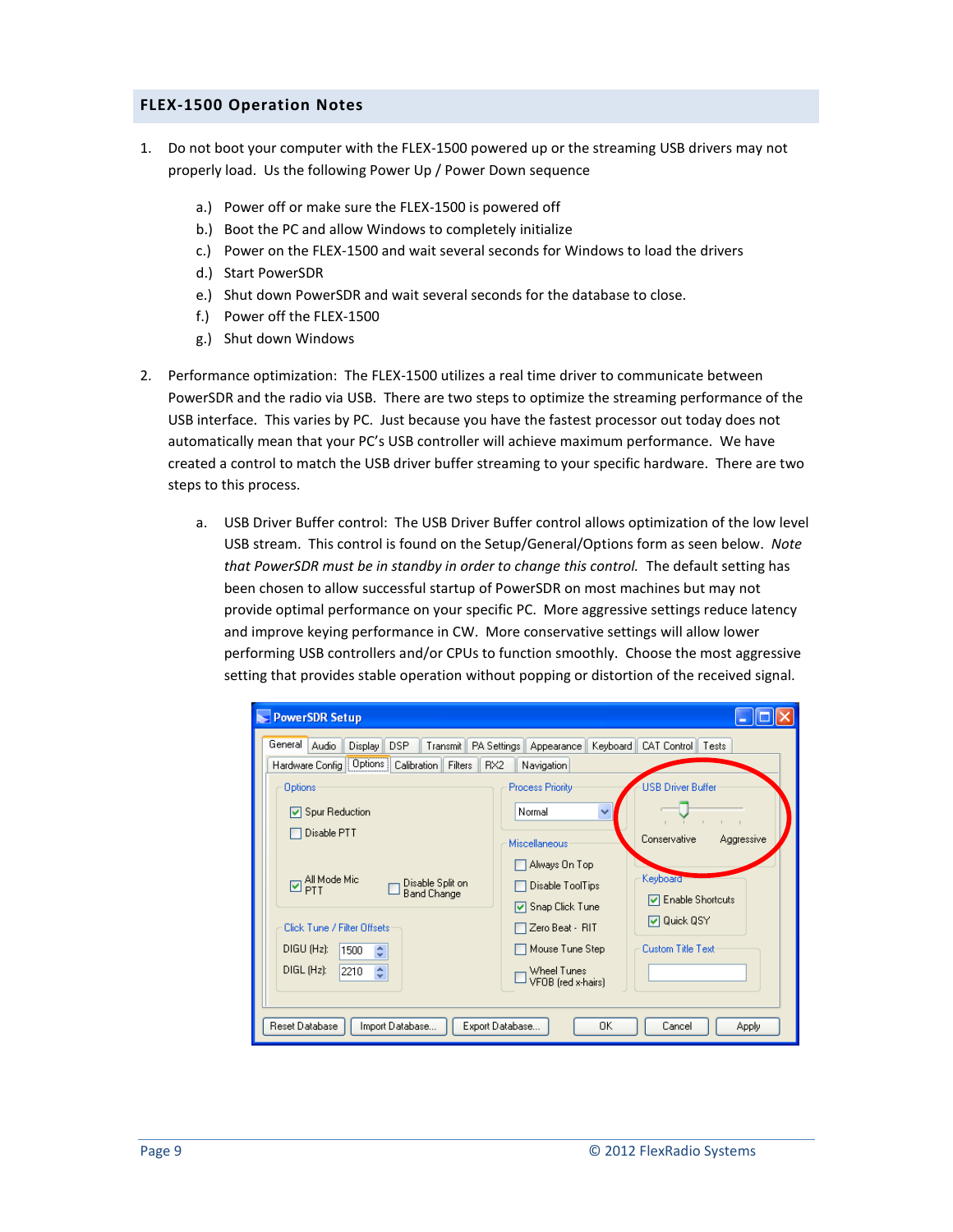- b. Audio Buffer Size: We recommend use of the smallest audio buffer setting on the Setup/Audio/Primary form that provides un-distorted audio and smooth CW keying. These will reduce latency to a minimum. The exact settings are dependent on your computer hardware but will usually be 512 or 256.
- 3. Using the FLEX-1500 on the same USB controller as low-speed devices, such as a mouse or keyboard will result in the FLEX-1500 be forced to a lower data transfer rate which will *significantly* affect the performance of the radio in regards to latency which is most evident when operating CW. Refer to this KB article regarding the use of USBDeview to determine if the FLEX-1500 is using the same USB controller as other USB devices [\(http://kc.flexradio.com/KnowledgebaseArticle50459.aspx\)](http://kc.flexradio.com/KnowledgebaseArticle50459.aspx)
- 4. The IF offset default is set to 9 kHz in this software release. This causes the centering of the received passband to be slightly off to the side. If you want better centering, you may check the "Expert" box in Setup/General/Hardware Config and set the IF in Hz to some value between 500 Hz and 4500 Hz for better centering.
- 5. The SPUR REDUCTION (SR) control is default "ON." The frequency span of the Panadapter screen will be wider with SR turned off. Since there are extremely few spurs visible on the FLEX-1500, the recommended normal use of SR is "OFF."
- 6. You can run a FLEX-x000 SDR and a FLEX-1500 on the same PC at the same time. A radio "Chooser" will appear to allow you to select which radio you would like to operate. The software now keeps track of the database files for you. Just click "USE" next to the radio you want. If USE is grayed out, then check to make sure the radio is properly powered up.

*NOTE: Currently you must start the FLEX-1500 FIRST for multiple radios to operate properly. Also, you can only have one (1) USB-based radio and one (1) Firewire based radio operating at one time.*

7. To prevent the possibility of a conflicted hardware state with the USB controller and the FLEX-1500 resulting in a system crash or hang, set your Windows Power Options for **High Performance** so the PC does not go to "sleep" or into hibernation mode while the SDR is connected and powered up.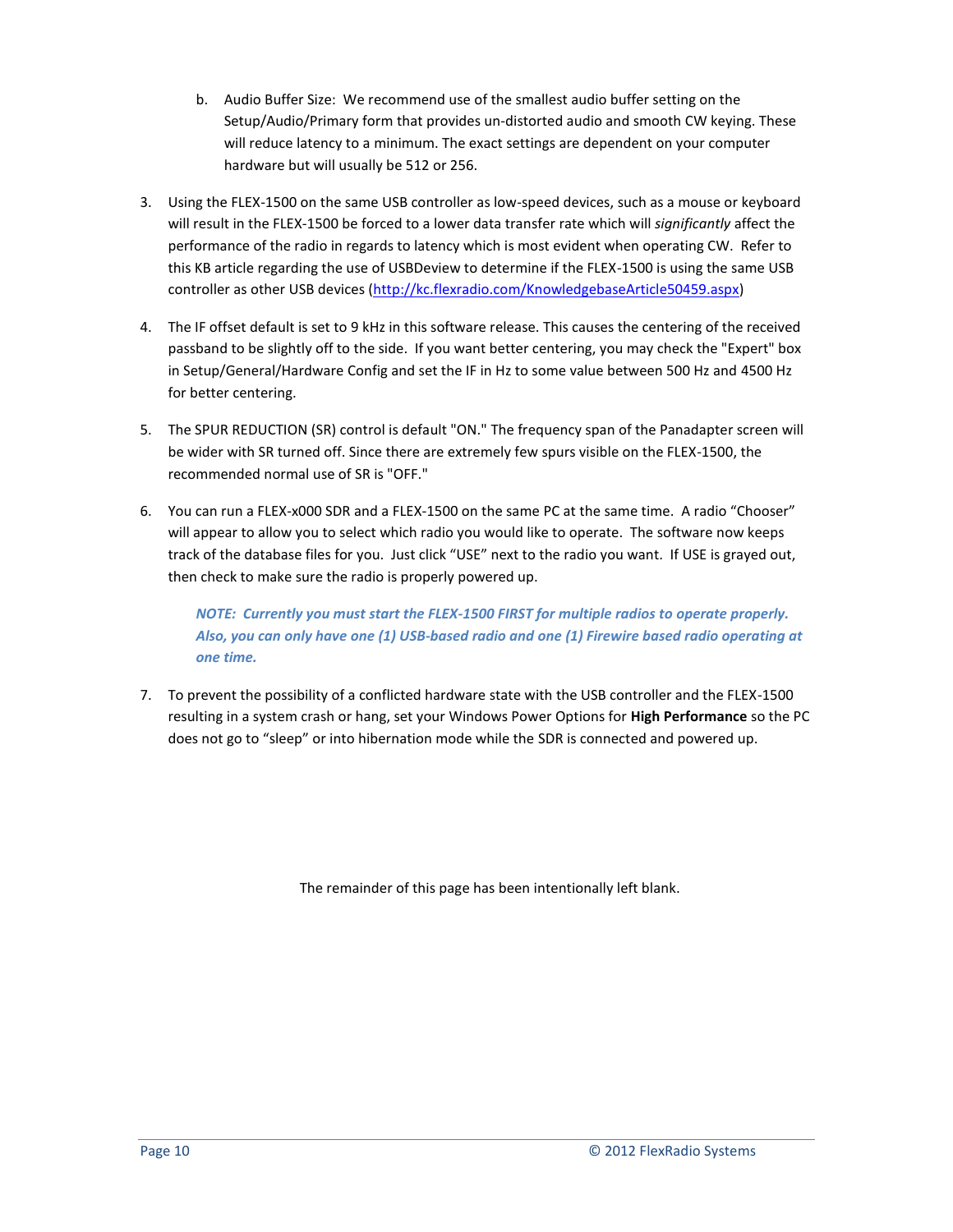# <span id="page-10-0"></span>**SDR-1000 Operation Notes**

- 1. The new CW keyer provided in PowerSDR versions starting with v2.0.22 require a microprocessor inside the radio to achieve the real time performance levels needed for break-in CW using attached paddles. The SDR-1000 does not incorporate such a microprocessor. Therefore, beginning with v2.0.22, attached paddles are no longer supported on the SDR-1000. From this point forward CW paddles are supported on the SDR-1000 only through the use of COM port keying. Please refer to the SDR-1000 Operating Manual pages 138-140 for setup and operation using this method.
- 2. To prevent the possibility of a conflicted hardware state with the parallel port/USBIO adapter and the SDR-1000 resulting in a system crash or hang, set your Windows Power Options for **High Performance** so the PC does not go to "sleep" or into hibernation mode while the SDR is connected and powered up.
- 3. If you plan to operate the SDR-1000 on a new PC or newly installed operating system with PowerSDR v2.x, it is recommended that you install PowerSDR v1.18.6 first and get your radio fully operational before installing any PowerSDR v2.x version.
- 4. The SDR-1000 is not supported running on any 64-bit versions of Windows. Windows XP is the recommended operating system for using the SDR-1000 due to possible third-party sound card driver incompatibilities.